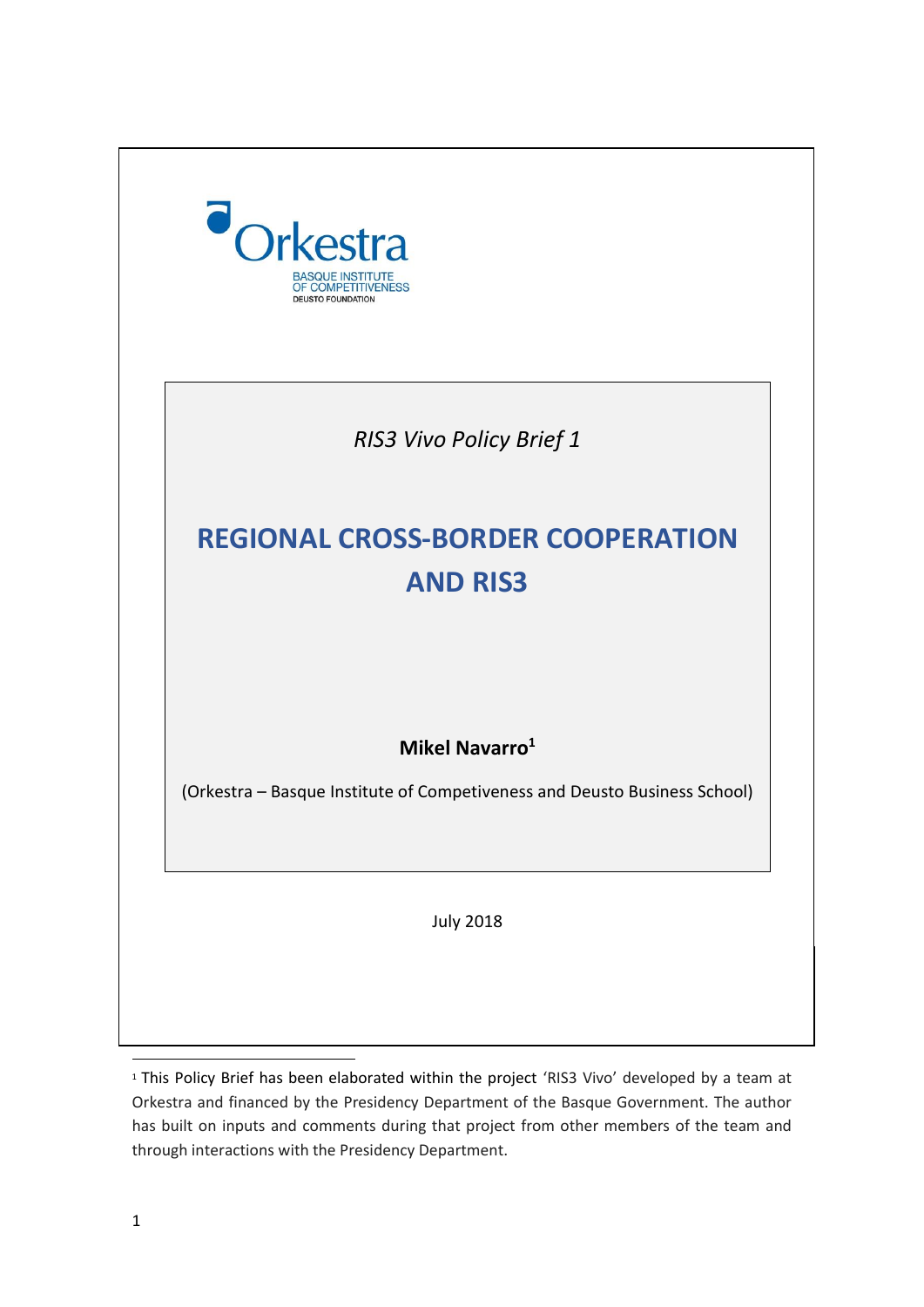## 1. Introduction: why this challenge is important

For security and other reasons, countries have put up borders, resulting in negative effects that are particularly evident in cross-border regions. In order to counteract these effects in Europe, cross-border cooperation actions began at the end of the Second World War in terms of territorial planning, transport, the environment, etc. In the case of innovation, the main issue that has prompted the consideration of crossborder collaboration in the European Union (EU) is the very same issue that has propelled the adoption of smart specialization strategies (S3): the fragmentation of the European regional innovation systems. This fragmentation prevents the exploitation of different types of economies of scale and scope – the production of public goods and externalities (regional identity and branding, etc.) – which takes place especially in the field of innovation. The first proponents of the research and innovation strategies for smart specialization (RIS3) attributed this problem to the EU lagging behind the US in innovation and productivity.

In response to this fragmentation, internally, efforts are concentrated in certain areas which have current or potential advantages, and, externally, there is appropriate collaboration and connection with centres and agents located outside the territory. A significant part of this external collaboration can be carried out with contiguous regions.

The problems of fragmentation are potentially greater in Euskadi (the Basque Country) than in the average of EU regions. Euskadi has a relatively small-medium size and its border location is somewhat removed from the EU's centre of gravity, which means that the minimum thresholds of efficiency are not reached in many activities and that building connections with other regions requires special efforts.

### 2. State of the art in the literature and in the practice of policies

The conditions and ways in which inter-regional cooperation takes place (and therefore the policies linked to them) are diverse and may vary according to the following types of factors: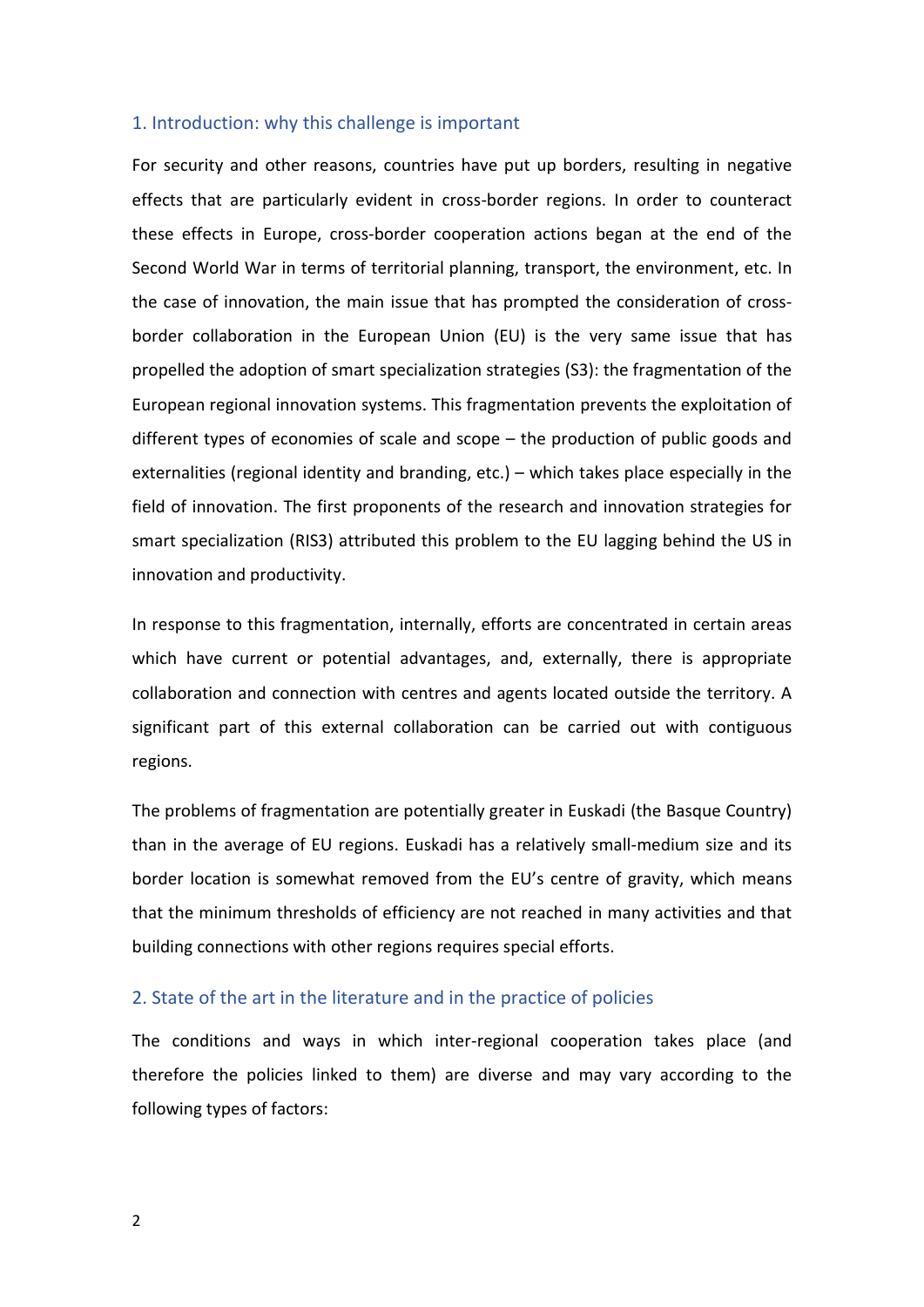- Geographical.- Depending on whether the regions that collaborate are contiguous or geographically separated; the number of regions that participate, etc.
- Governance.- According to the level of government involved (local, regional or national), its level of competence, political commitment and culture, the formal/informal or voluntary/obligatory nature of the cooperation mechanisms used, etc.
- Objectives and areas of cooperation.- Depending on whether they seek to solve problems and mitigate costs, or exploit innovation opportunities; whether they focus on socio-cultural, infrastructure or economic areas (planning, transport, environment or innovation); on whether they address specific sectoral areas, or adopt more comprehensive approaches that affect all areas; and whether there is a mere exchange of information, or if joint strategies are developed.
- Instruments.- The types of instruments used (see Figure 1).



**Figure 1: Policy instruments for inter-regional collaboration**

Source: Alcalde et al. (2017), based on OECD (2013).

Of all the possible types of inter-regional cooperation, in this policy brief we pay particular attention to the collaboration that occurs in neighbouring cross-border areas (i.e. contiguous and affected by a state border), made up of a limited number of regions (which leaves large groups out of the study, such as working communities or those boosted by local governments) and which try to take advantage of opportunities in the field of innovation (rather than in the socio-cultural field or even in infrastructures and the environment).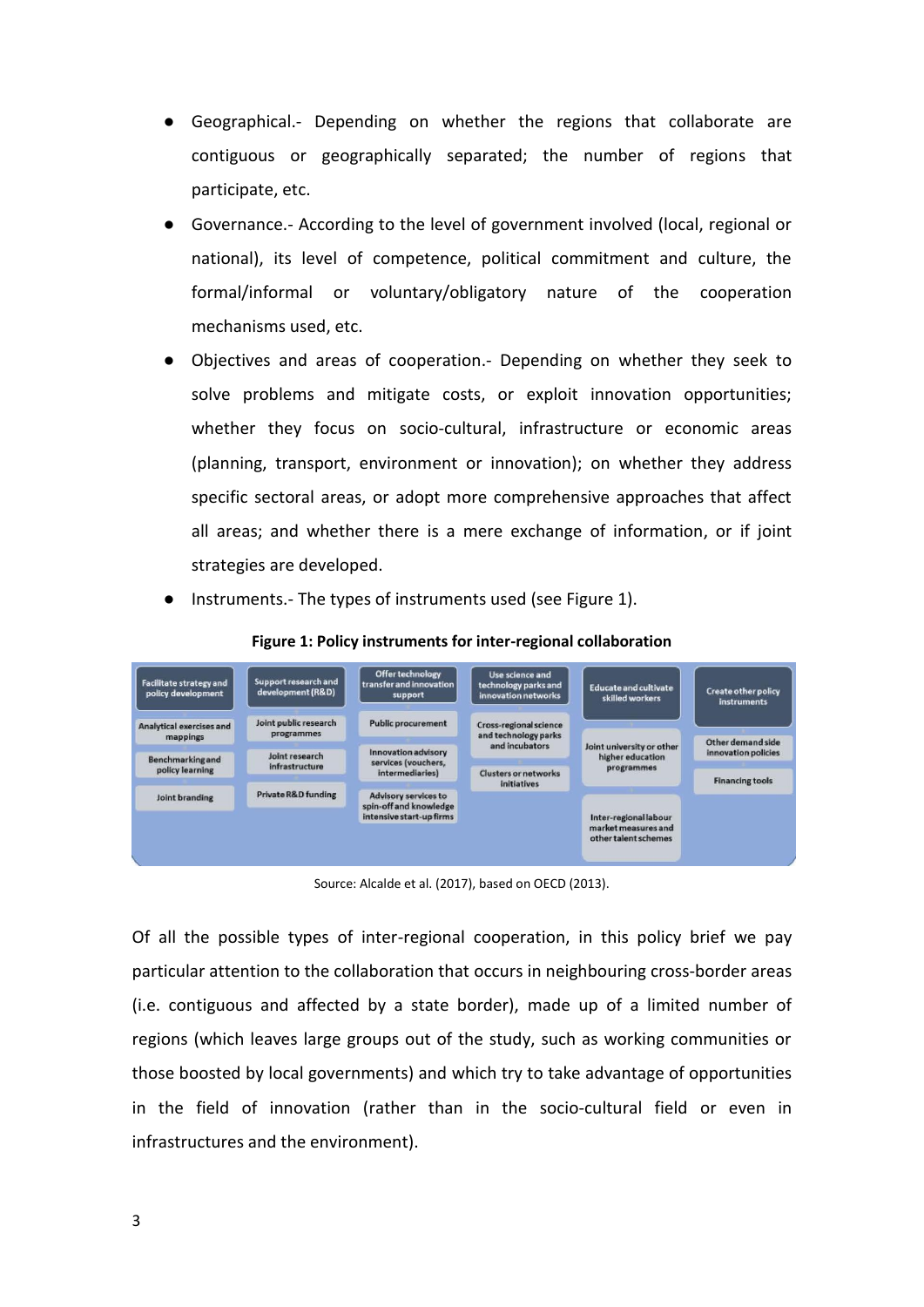The obstacles to cross-border cooperation, closely related to the type of proximity (geographical, socio-cultural, cognitive, institutional, organizational) of the constituent territories of the cross-border region, have been divided by the OECD (2013) into three large areas related to framework conditions, the innovation system and governance:

- Framework conditions.- This includes those linked to geographical accessibility and spatial planning (e.g. rural or urban character, population density), sociocultural proximity (e.g. language, practices and values), and institutional proximity (e.g. tax systems, labour markets, etc.).
- Innovation system.- This includes proximity and complementarity in industrial structures and knowledge bases, business innovation models, knowledge infrastructures, etc.
- Governance and policies.- Structures and competences of administrations, organisational structures and participation of other stakeholders, culture and orientation of the innovation policies, etc.

Concerning production and innovation systems, analysts are influenced by the trend of thought related to the different abovementioned points and believe that both extreme proximity and remoteness are negative. In the first case, there is less variety and fewer possibilities of innovation based on the combination of different knowledge, while in the latter collaboration is virtually impossible. In any case, the higher costs and obstacles involved in embarking on cooperative processes beyond national borders should be compared with the expected benefits of cross-border cooperation. The function of the policies is to try to reduce these costs and obstacles, by embarking on cooperative processes and taking advantage of the benefits that can be derived from them.

Finally, it must be taken into account that since the proximity or distance of some areas can be different from others (e.g. mobility and qualifications of people, knowledge infrastructures, sectoral and business structures), even in different parts of the territory, a variable geometry in cooperation (OECD, 2013) can exist within a crossborder region.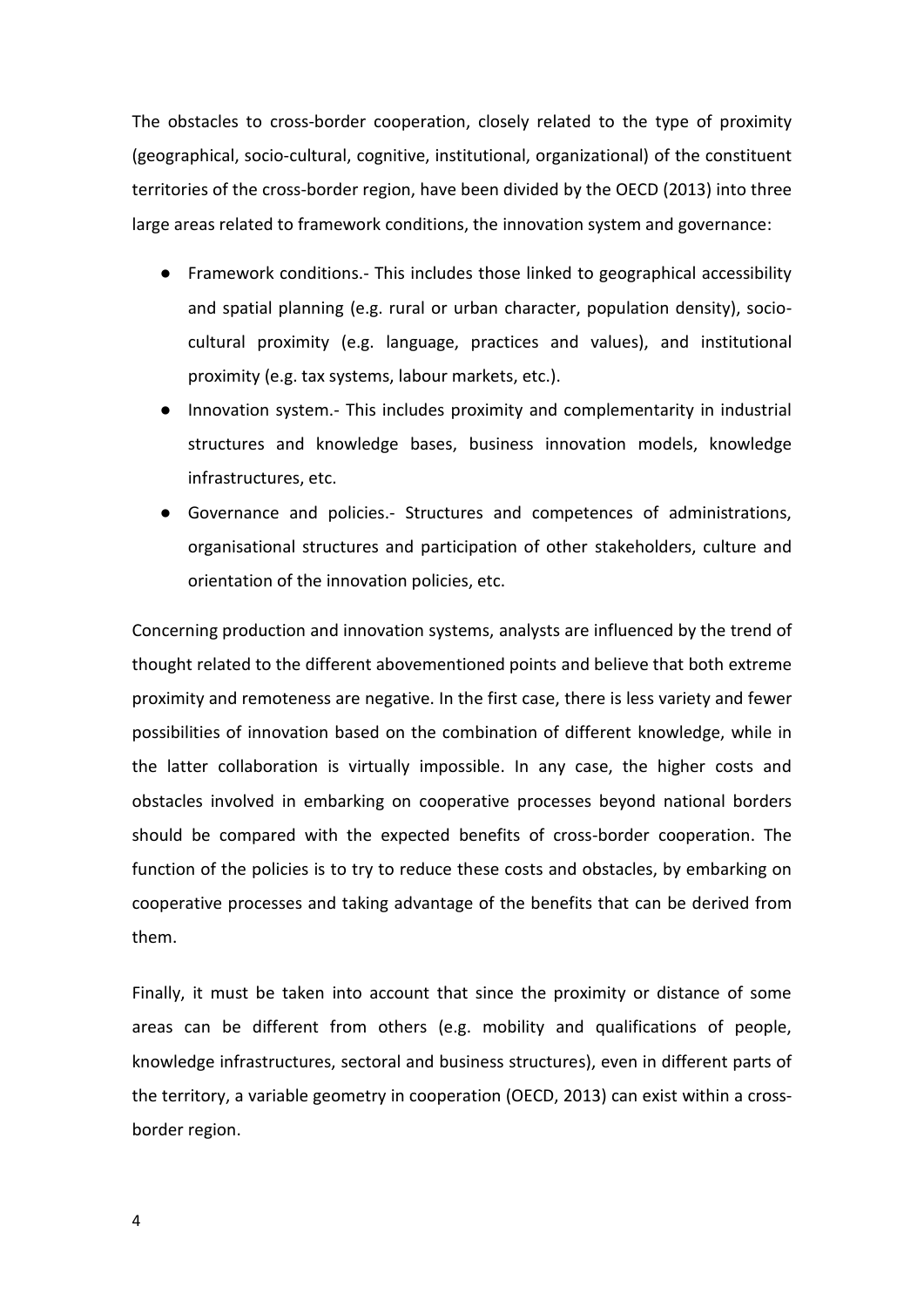#### In Europe

Boosted in this decade by the Directorate General of Regional and Urban Policy (DG REGIO) and established as an ex ante condition to be able to access European structural funds, S3 have also incorporated a cross-border dimension. According to the RIS3 Guide, "smart specialization is also pointing to more strategic cross-border and trans-regional cooperation to achieve more critical potential and related variety" (Foray et al., 2012: 10).

From a survey answered by stakeholders directly involved in S3, Sörvik et al. (2016) show to what extent this cross-border and trans-regional cooperation has been incorporated in the S3 of European regions. Their main conclusions are the following:

- Why and in what? .- Inter-regional collaborations rely more on low intensity cooperation activities, which generate more direct and short-term impacts, rather than on long-term activities with more systemic but indirect benefits. More cooperation is involved in sharing information, promoting innovation networks and clusters, developing technology transfer infrastructures, and monitoring and evaluating policies, while less is involved in prospective exercises, aligning regulations and conditions for R&D support, and in crossborder R&D strategies.
- Who? The actors that participate the most in inter-regional collaborations are development agencies, universities and public research centres; followed some distance behind by cluster and business associations, SMEs and local authorities; whereas large firms and private R&D centres participate much less; and financial institutions and NGOs hardly participate at all.
- With whom?- Cooperation primarily occurs with regions of the same country and, when compared to those from other countries, there is no great difference in the frequency of collaboration with contiguous regions or with non-neighbouring regions. It is also observed that there is a similar number of collaborations in bilateral and multilateral relations. And when seeking a partner, the focus is more on its industrial composition and research capabilities (similar or complementary) and the social challenges faced, rather than on socio-cultural similarities and geographical proximity.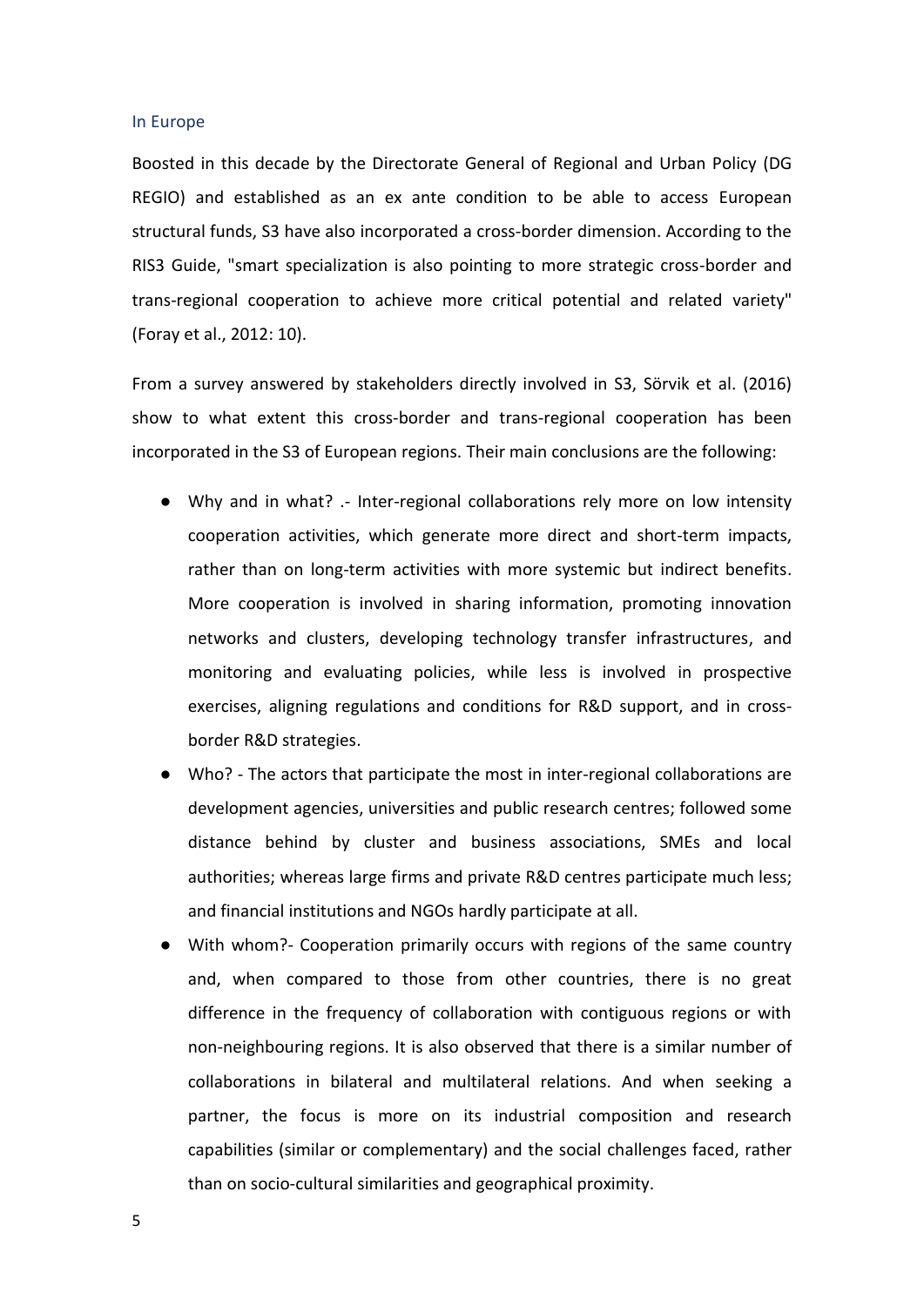● Obstacles?.- The main barriers revealed are lack of financial resources, insufficient political support, inadequate commitment from regional interest groups and lack of clear objectives. The respondents do not consider, however, socio-cultural aspects, legal and administrative barriers or lack of confidence to be significant obstacles.<sup>2</sup>

There seems to be a certain divergence between the aspects that the academic literature considers relevant in inter-regional cooperation (more focused on systemic and long-term aspects) and those that the agents give priority to in their actual operational practice (more short-term and direct). It also seems that there has been a leap forward in sharing information and taking into account the reality of other regions for the general analysis of advantages on which to base RIS3 strategies, and also in undertaking peer review exercises to learn and improve the design of strategies. However, in the design of S3 for each thematic priority, the positioning in global value chains and the regions with which cooperation agreements should be established are not taken into account (Iacobucci and Guzzini, 2016).

There has been increasing awareness concerning this last issue, especially with the emergence of processes – initially bottom-up innovation processes – such as the Vanguard initiative. This network is made up of some thirty European regions, and focuses on S3 for advanced manufacturing in order to boost entrepreneurial innovation and industrial renewal in European priority areas. Many aspects of this initiative are considered to serve as a benchmark for other types of inter-regional cooperation: a high level of political commitment, adjusting to the social challenges and priorities established in the Horizon 2020 programme, the involvement of SME intermediaries such as cluster associations and technology transfer agencies, strong ties with key enabling technologies (KET), the importance attributed to the demonstration and pilot phases, the identification and scaling of inter-regional projects to create value chains in priority sectors, the involvement of different EC Directorates-General (Regional, Growth, and Research and Innovation) in the projects,

**.** 

 $<sup>2</sup>$  Nevertheless, the surveys conducted on the cooperation between agents located on both sides of the</sup> French-Spanish border reveal that the major obstacles are the differences in terms of language, regulations, business hours, culture, etc.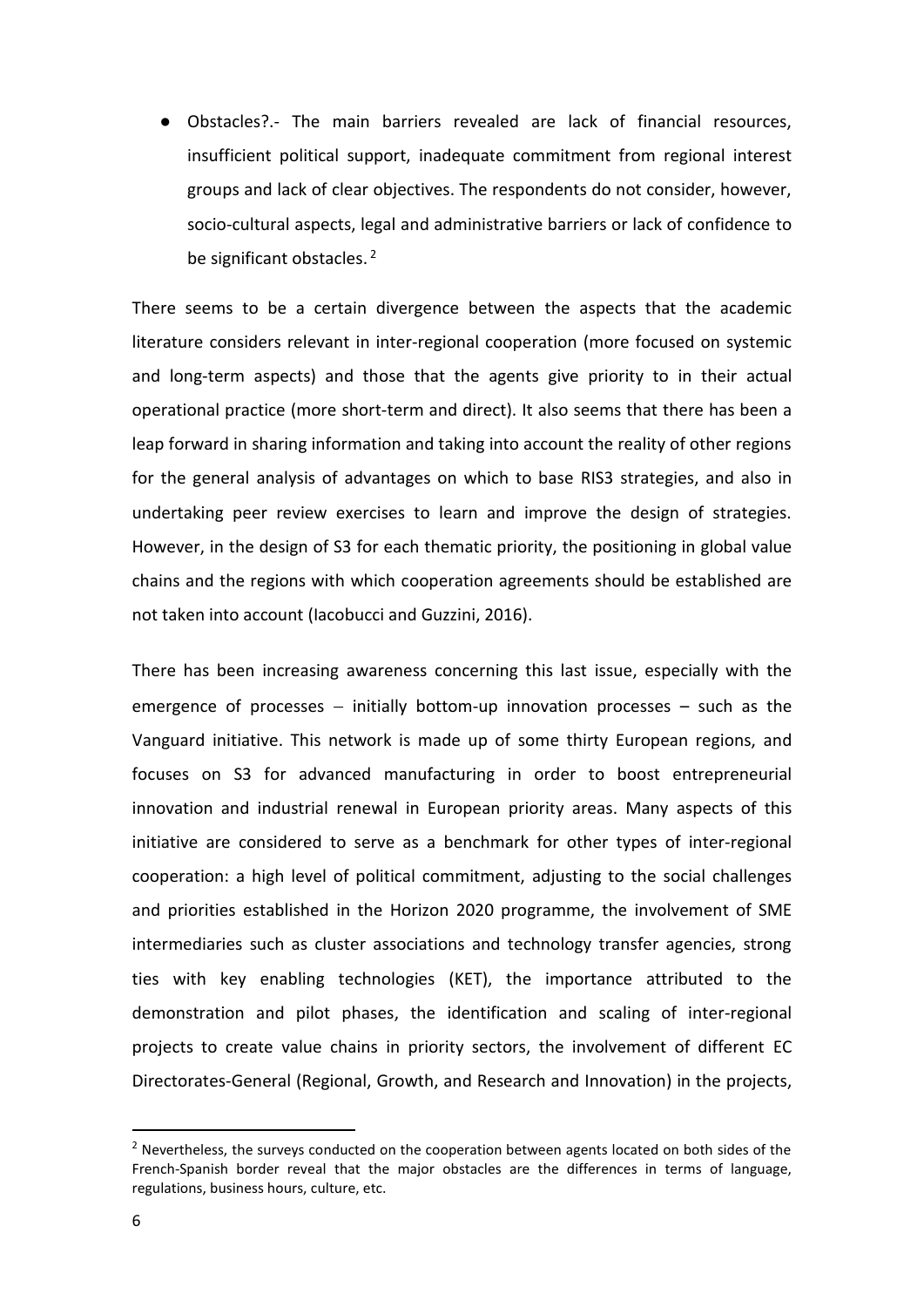as well as the search for critical mass and complementary specialization. Furthermore, the Joint Research Centre of the European Commission has launched and manages three thematic platforms, in the areas of industrial renewal, agri-food and energy, in which the participating regions are offered knowledge and expert advice as well as opportunities to participate in networks<sup>3</sup>.

On the contrary, when promoting the development of joint S3 or the exploitation of the synergies and complementarities of the S3 of contiguous regions, there have been no significant Community initiatives that counteract the scarce attention given to this question in the approved regional S3. This occurs despite the fact that, as pointed out in the survey carried out annually by Kroll (2016) on the degree of S3 implementation in European regions: "a substantive majority of regions sees either high of very high potential in increased inter-regional collaboration" (page 9).

## In Euskadi

In Euskadi, the Internationalization Framework Strategy 2020 is being implemented in coordination with the different areas involved (including the PCT-RIS3). This plan seeks to build strategic relationships with other regions, to encourage the participation of Basque stakeholders in thematic networks, to reinforce cross-border cooperation and to increase the participation and presence of Basque agents in EU institutions, projects and initiatives. We should highlight that Euskadi is one of the most active regions in European territorial cooperation networks (for details, see Basque Government, 2014). In this policy brief we will limit ourselves, however, to those that are more closely related to cross-border collaboration and the external relations of their RIS3.

Among the most outstanding initiatives linked to cross-border cooperation is the region's participation in the Working Community of the Pyrenees and in the Aquitaine-Euskadi-Navarre Euroregion (Euroregion hereafter).

The first initiative is barely connected to RIS3, except for the POCTEFA project named COMPETITIV'eko, of which just over 60% of its 1-million-euro budget is financed by this Working Community with ERDF funds. Currently underway, this project aims to

 $\overline{a}$ 

<sup>3</sup> See [https://www.interregeurope.eu/fileadmin/user\\_upload/plp\\_uploads/2017-10-06-Policy-brief-](https://www.interregeurope.eu/fileadmin/user_upload/plp_uploads/2017-10-06-Policy-brief-Vanguard_Final.pdf)[Vanguard\\_Final.pdf](https://www.interregeurope.eu/fileadmin/user_upload/plp_uploads/2017-10-06-Policy-brief-Vanguard_Final.pdf) and <http://s3platform.jrc.ec.europa.eu/s3-thematic-platforms>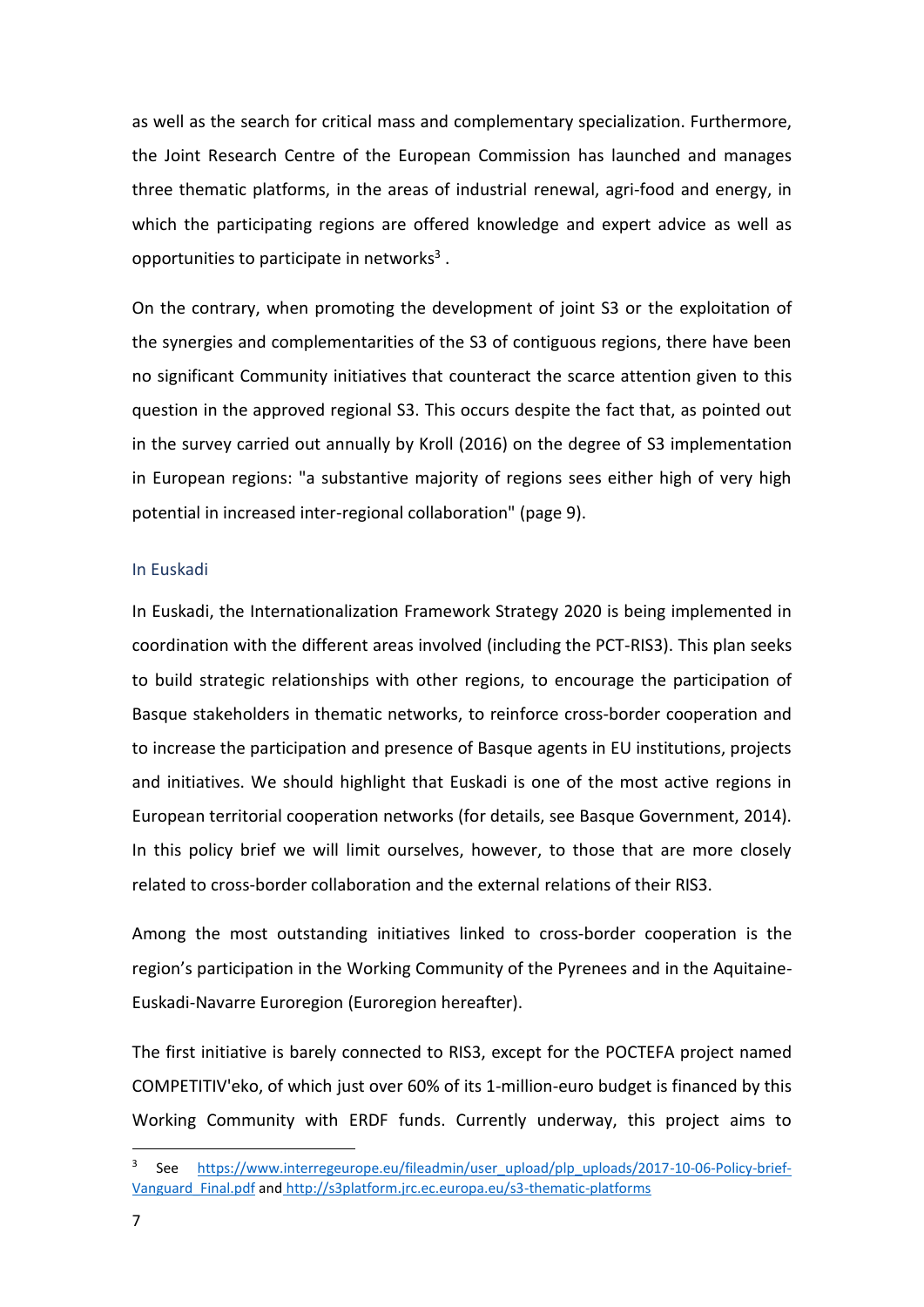"reinforce cooperation between the different actors of the territory on both sides of the border in terms of R&D&I". The analyses carried out and the priorities established in the RIS3 of the three territories have been taken into account so as to determine more precisely in which value chains this cooperation is boosted (to date, the areas identified have been Advanced Manufacturing, Energy, Agri-Food and Health, which are being tested with the agents).

The Euroregion is a European Grouping for Territorial Cooperation (EGTC) in which the Regional Council of the New Aquitaine, the Basque Government and the Government of Navarre are currently members, and whose budget (currently approximately 3 million euros) is financed mainly by the institutions cited. The Strategic Plan of the Aquitaine-Euskadi-Navarre Euroregion 2014-2020 includes four main fields of action, one of which is knowledge economy, innovation and entrepreneurial competitiveness. This strategic plan is currently under review, largely as a result of the administrative change that took place in France in 2016 (which has led to an extension of the previous territorial unit and thus to the appearance of the New Aquitaine), and due to the incorporation of Navarre in the Euroregion in 2017. The review of the six sectoral priorities that were included in it is also motivated by the approval of the RIS3 strategies in the three member territories of this Euroregion. The thematic priorities of the Strategic Plan should be based on the RIS3 thematic priorities, in the same way as in the COMPETITIV'eko project.

The promotion of cross-border cooperation is carried out by the Euroregion through annual calls for competitive grants (on themes linked to the four areas of action referred to above), and through direct subsidies to the structural agents involved in implementing the priorities of the Strategic Plan. In addition, the Euroregion runs a series of European projects (for example, the Transfermuga project, approved by POCTEFA and funded by ERDF) and provides technical equipment and other resources for the different agents.

The participation of non-governmental agents in the governance of the Euroregion is mainly at project level, participating in consultations, surveys and workshops organized by the Euroregion (e.g. for the revision of its Strategic Plan). However, there is no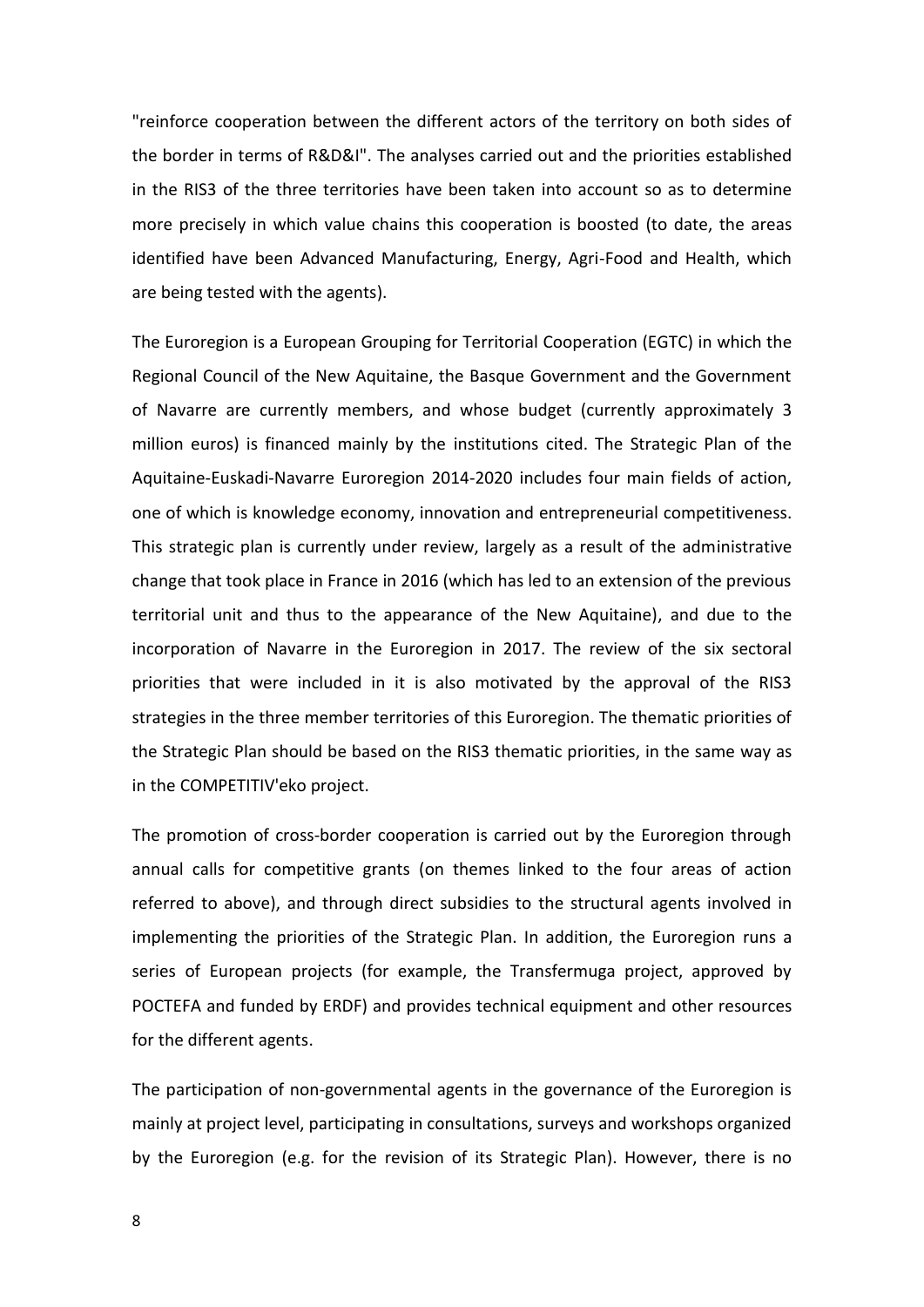permanent body of non-governmental agents, and when they do participate they are usually intermediaries (commerce chambers, business associations and trade unions, etc.) and knowledge stakeholders (universities, research centres, etc.) rather than firms.

Concerning how the RIS3 of Euskadi views the issue of cooperation with other European regions, it should be noted that in the Science, Technology and Innovation Plan-2020, a cross-cutting issue was the "Opening and Internationalisation of the Science, Technology and Innovation System", and "Reinforcing the international fundraising in R&D&I" was set as an operational objective. Although the Plan only sets the objectives for the economy as a whole and does not determine the thematic priorities nor identifies the key agents and territories, it does make reference to the *Strategic Report on Basque Participation in Europe,* which establishes the goals for the participation of Basque SMEs in the EU, as well as different types of stakeholders in specific H2020 priorities linked to the RIS3 areas (Energy, Advanced Manufacturing, Health, etc.). All these objectives are monitored on an annual basis and their compliance is evaluated. As a result, the design of certain existing measures and support programmes has been modified (e.g. participation incentives in transnational Eranets within the Hazitek programmes). However, these actions are more centred on *Research* and *Development*, and focus less on *Innovation*.

With respect to the next area of RIS3 implementation, in which Steering Groups have been created to develop the thematic priorities, one of the main factors taken into account when identifying the most significant projects and strategic initiatives is their international dimension. In this regard, all groups include measures to improve the international positioning of Euskadi in their respective areas. Amongst the most outstanding is the Basque Industry 4.0 Steering Group, with a specific working group that coordinates the initiatives of the different Basque agents concerned with internationalisation. Participants in this working group are Basque Government representatives, the Basque Business Development Agency (SPRI) and Innobasque, which are also present in other steering groups and important internationalization initiatives, and which ensures coordination and the development of cross-cutting capacities.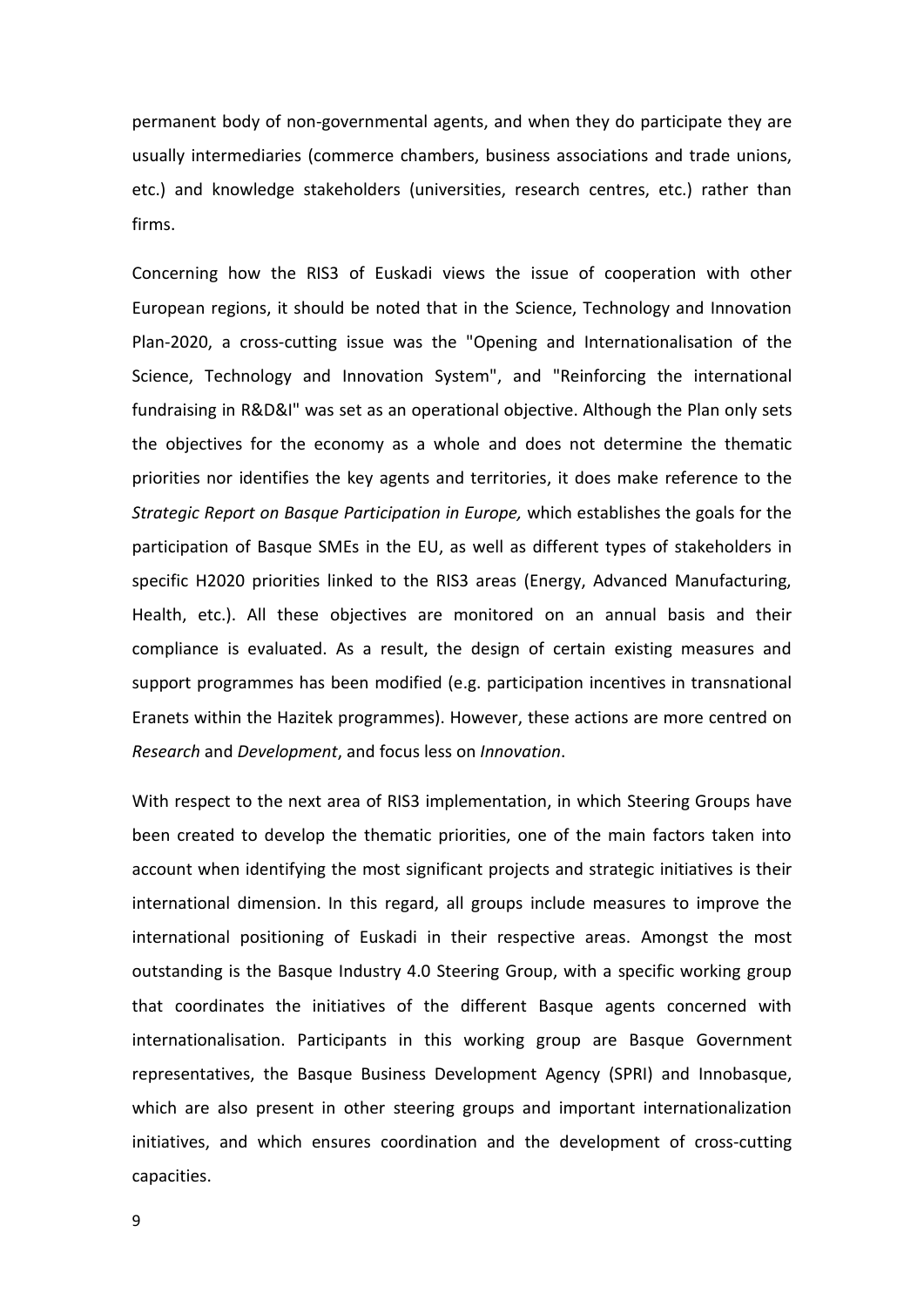In pioneering interregional collaboration initiatives in Europe, such as the Vanguard initiative, Euskadi was co-leader of one of its five projects: Marine Renewable Energy and Off-shore Energy; and among those participating in the Vanguard initiative, it is also the region most represented in other Interreg Europe TO1 projects, thus enabling greater mutual learning and dissemination among programmes.

Moreover, Euskadi has successfully participated in Interreg policy learning projects linked to its RIS3, where it collaborates with other European regions, and among which the following can be highlighted: (i) Manumix-Advanced Manufacturing; (ii) ITHACA and TITTAN, in Health; (iii) S3GROWTH, a horizontal project, but with very close ties to advanced manufacturing and energy in the Basque Country; (iv) CREADIS3, focused on creative and cultural industries; and (v) CLUSTERS3, a horizontal project linked to the cluster policy and S3.

International projects have been primarily identified from the perspective of the value chains of each strategic priority or opportunity niche, without taking into consideration the possible international collaboration with Euskadi's neighbouring regions. But the analysis of Basque stakeholder participation in European projects and initiatives shows that it is relatively strong in the case of the public administration, knowledge infrastructures (mainly technology centres) and intermediary agents (e.g. cluster associations), whereas participation is still underdeveloped at company level. However, as we have already pointed out, objectives have been set to counteract this situation and measures have been taken for the Basque Science, Technology and Innovation Network (RVCTI) agents to drive the Basque companies forward.

# 3. How to continue advancing in this challenge

As can be seen from the previous sections, the EU stands out internationally for having launched initiatives since the end of the Second World War to promote inter-regional cooperation. The recent launch of S3 at European level has meant a new step forward in the promotion of this inter-regional collaboration and its integration into the strategies and innovation policies of each territory. Within the EU, Euskadi is one of the regions that has taken the most decisive and advanced steps in this process, both in terms of cross-border collaboration and in seeking to connect its productive and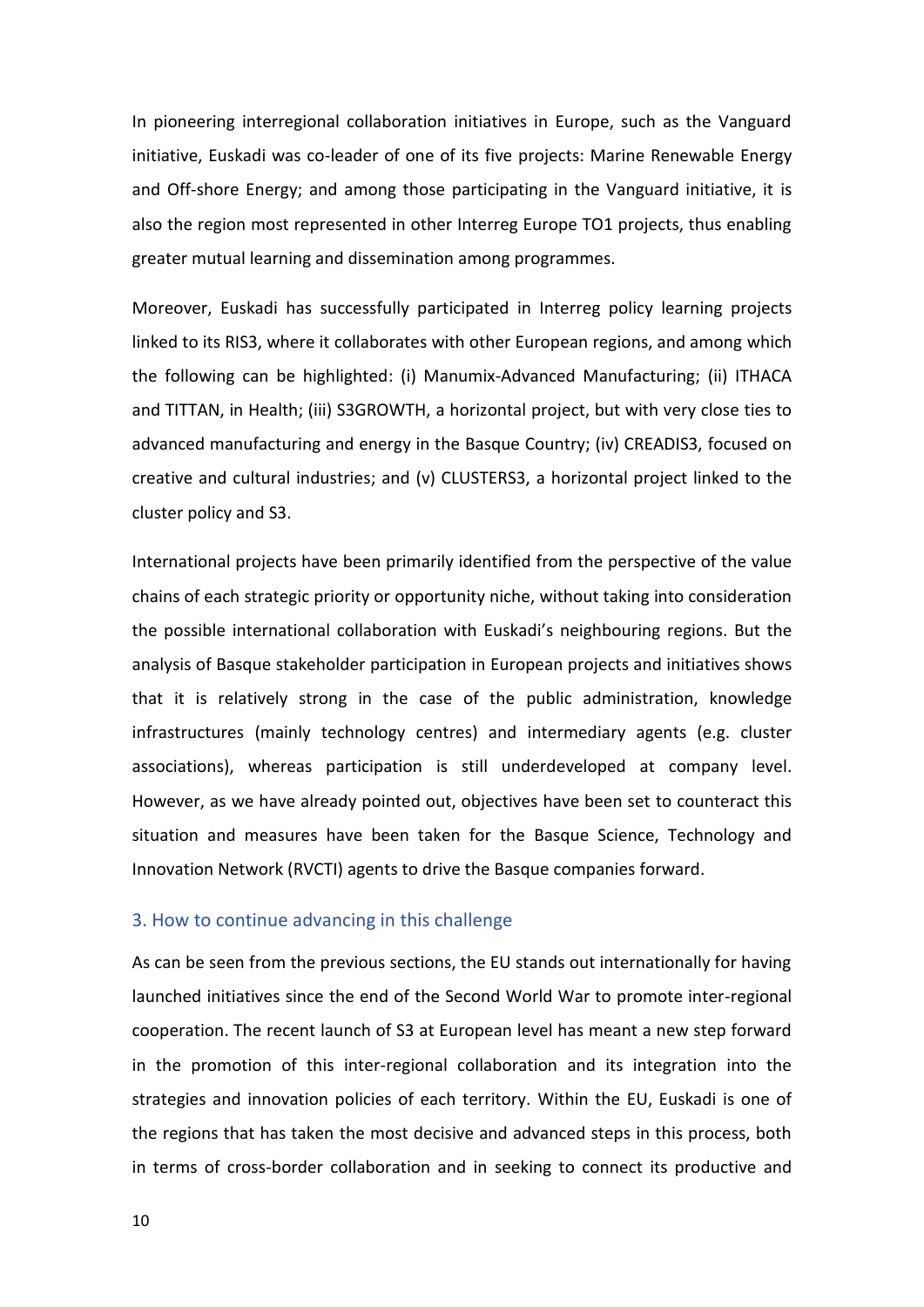innovation system with other regions, within its RIS3 strategy. However, there is still much to be done in the EU and in Euskadi. This last section aims to make a series of proposals for action for Euskadi to continue moving forward in this direction. We therefore recommend the following:

- To develop differentiated collaboration strategies, albeit coordinated, for crossborder and inter-regional areas, based on the thematic and horizontal priorities established in the RIS3 of Euskadi. These strategies must include adequate monitoring and evaluation mechanisms, and/or prior to their approval, preexisting programmes and projects should be assessed.
- In terms of cross-border cooperation, the opportunity offered by the revision of the Strategic Plan of the Euroregion (currently underway) should be taken advantage of. In terms of collaboration with other European regional initiatives, the Basque RIS3 steering groups should be coordinated transversally, enabling mutual learning processes.
- Concerning the R&D dimension, the revision of the Strategic Plan of the Euroregion should rely on the work and processes currently underway in the COMPETITIV'eko project. It would be advisable to ensure the continuity of the efforts already made in the latter, given that this project will end in December 2018.
- The Euroregion strategy should incorporate the principle of variable geometry, and take into account the diverse situation of the areas and value sub-chains, functions (knowledge infrastructures, firms, etc), territories, etc.
- Concerning governance of the Euroregion, it needs to move towards more inclusive models of governance, and not only regional administration should be involved; moreover, amongst these administrations, the Department of Economic Development should be given a more important role.
- The structure of agents participating in cross-border cooperation should be simplified and more coordinated, focusing on one agent to provide services regarding information, consultancy, simplifying procedures, network creation, all of which stakeholders claim as necessary. This agent should make a great effort in the field of strategic intelligence and data production.